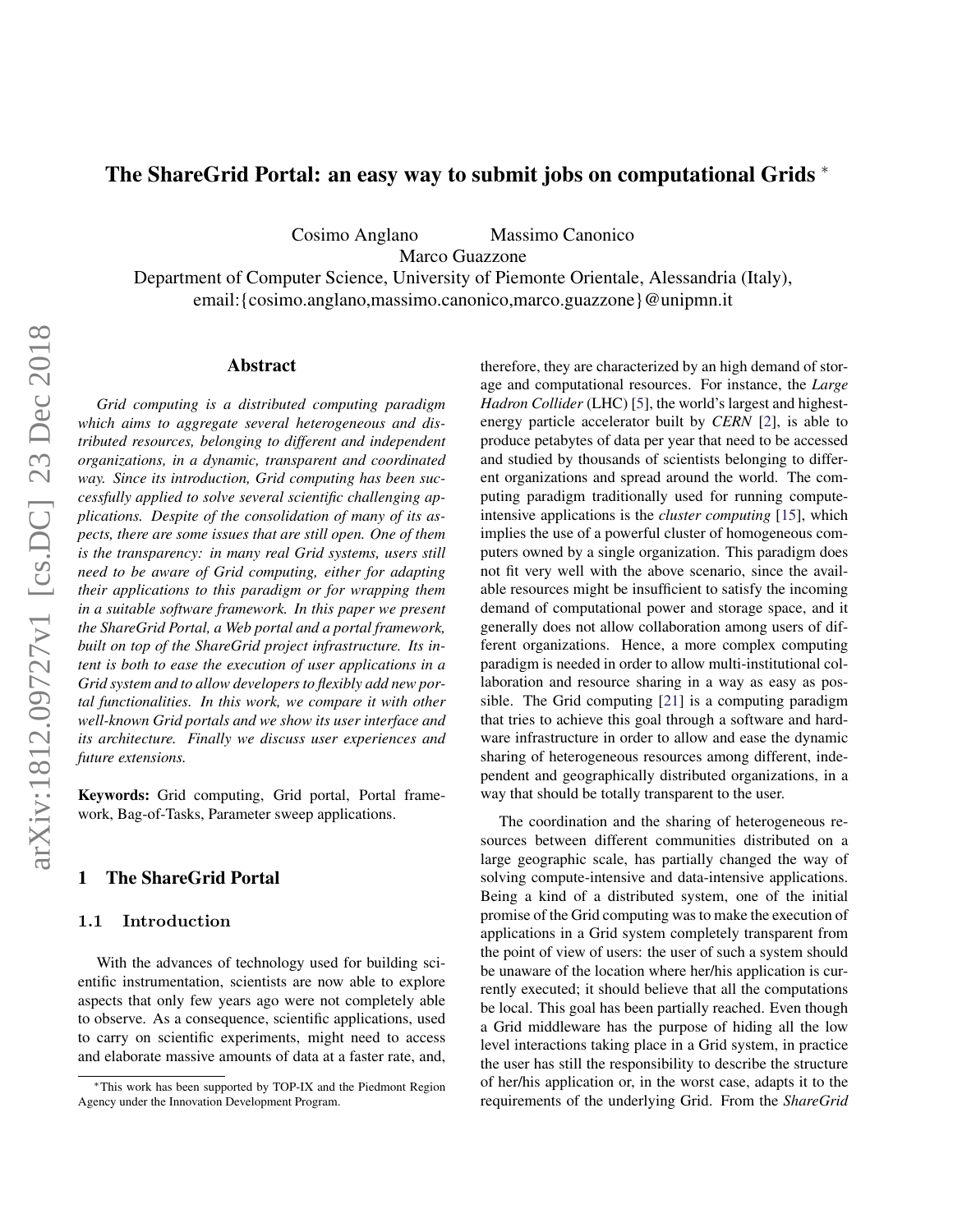[\[13\]](#page-5-4) project experience, we have learned that one of the most important aspect to consider for making a Grid project successful, is the social aspect, that is inducing a potential Grid user to use the Grid infrastructure as an everyday part of her/his work.

With this in mind, the ShareGrid project provides to its users community a Web portal, the *ShareGrid Portal*, in order to ease the execution and the monitoring of a user application in the Grid system.

The ShareGrid Portal is a Web based Grid portal that provides to its users the access to Grid services and resources through the ShareGrid middleware. Due to the nature of the current ShareGrid middleware, its primary focus is toward *Bag-of-Tasks* (BoT) [\[17\]](#page-5-5) applications. A BoT application is a kind of parallel application whose tasks are independent from each other. Though this is one of the simplest kind of programming model for the Grid computing, there are several real world applications that adopt it. BoT applications include, but are not limited to, *parameter sweep applications* [\[16\]](#page-5-6), which are applications structured as a set of multiple experiments each of which is executed with a distinct set of parameters. Parameter sweep applications can be viewed as a simple means of exploring the behaviour of a complex system through a series of parametric experiments. Monte-Carlo and discrete-event simulation are a typical example of parameter sweep applications. The wide applicability of this type of application contributed to the spread of the Grid computing in the scientific community [\[12\]](#page-5-7). In fact it is extensively used for carry on several experiments in many scientific areas such as: extra-terrestrial intelligence [\[6\]](#page-5-8), protein folding [\[3\]](#page-5-9), high-energy physics [\[4\]](#page-5-10), just to name a few.

The remainder of this section is organized as follows. In [§1.2](#page-1-0) we provide a short list of the most important related works. In [§1.3](#page-1-1) we explain how the job submission works, both with and without the portal, and what benefits the ShareGrid Portal brings. In [§1.4](#page-4-0) we give an overview of the ShareGrid Portal architecture. Finally, in [§1.4](#page-4-0) we present future works.

#### <span id="page-1-0"></span>1.2 Related Works

In this section we present some of similar and consolidated projects that are well-known to Grid community. The *GridSphere* project [\[25\]](#page-5-11) is a portal framework which provides a *portlet*-based Web portal [\[11\]](#page-5-12); it supports various middlewares, like the *Globus toolkit* [\[20\]](#page-5-13), *Unicore* [\[27\]](#page-5-14), and *gLite* [\[24\]](#page-5-15), through portlet components, called *Grid-Portlets*. The ShareGrid Portal is a portal framework too. The main difference is the mechanism used for supporting a new Grid middleware. While the GridSphere approach makes use of portlet components for extending the range of supported middlewares, the ShareGrid Portal extension mechanism consists in a series of *Plain Old Java Object* (POJO) [\[22\]](#page-5-16) interfaces, defining the high-level behaviour of a middleware, which are deployed in the portal by means of simple Java libraries (JARs). Another difference is that GridSphere delegates each middleware portlet for providing its user interface, while the ShareGrid Portal provides a uniform view independent by the underlying middleware.

The *P-GRADE Portal* [\[23\]](#page-5-17) is a workflow-oriented Grid portal; it is built upon GridSphere, for the Web interface, *JavaGAT* [\[29\]](#page-5-18), for interacting with the middleware, and *Condor DAGMan* [\[1\]](#page-5-19) for managing a workflow application. The main difference with the ShareGrid Portal is the nature of the supported Grid applications; the P-GRADE Portal is oriented to workflow applications, with some extensions for parameter sweep applications; the ShareGrid Portal currently supports BoT applications, which include the family of parameter sweep applications but are more limited than workflow applications. Another difference is the type of the supported middleware. The P-GRADE Portal is a Globusbased, multi-Grid collaborative portal; it is able to connect to different Globus-based Grid systems and let their user communities to migrate applications between Grids. The ShareGrid Portal can be considered a multi-Grid portal as well; however, it is not limited to the Globus middleware. since it relies on a set of interfaces that abstract from the underlying middleware; regarding the multi-Grid collaboration aspect, it is relied upon the underlying middleware.

## <span id="page-1-1"></span>1.3 Job Submission

In this section we provide an overview of how the job submission works and the main motivations that brought us to develop a Web portal.

In order to submit an application to a Grid system, a user has to "prepare" a job that describes the structure and the behaviour of that application. In *OurGrid* version 3 [\[17\]](#page-5-5), the middleware that the ShareGrid infrastructure currently adopts, the submission of a job is done through the *mygrid* program [\[18\]](#page-5-20). This is a Linux console application, installed on the user machine, that acts as a Grid local scheduler: it accepts in input a job file (i.e., the description of a user application) from the user and assigns it one or more computational resources according to a preconfigured scheduling policy. The file representing the user job is a text file following the *Job Description File* (JDF) format. Basically, a JDF file is a text file containing a collection of task specifications, each of which includes an optional "init" section (for the stage-in phase), a "remote" section (for the remote execution phase) and a "final" section (for the stage-out phase), as shown in Fig. [1.](#page-2-0) From the user point of view, the job submission phase requires three steps: (1) the user creates a job by writing a JDF file that provides the structure and the behaviour of the application (s)he wants to run, (2) the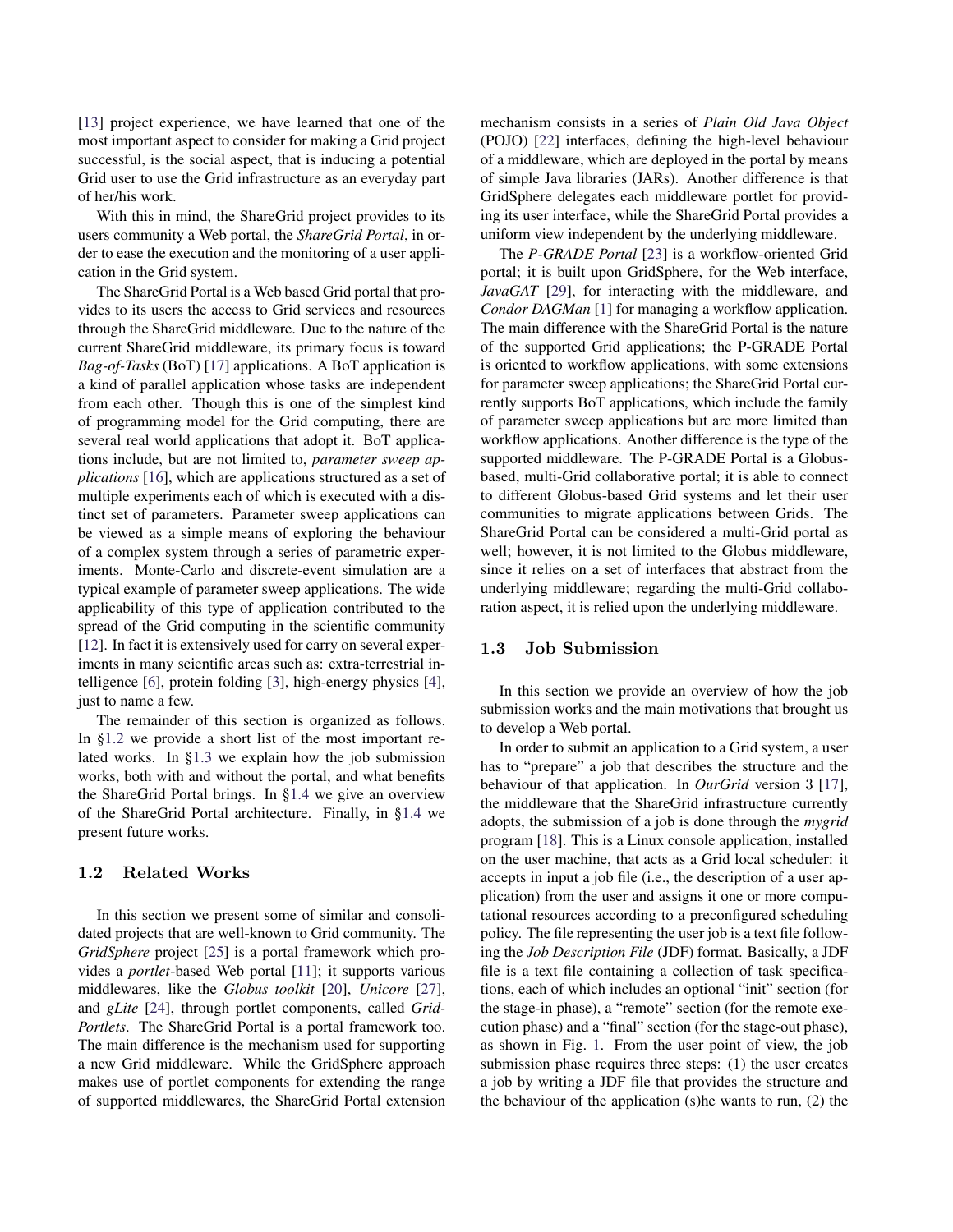JDF file is submitted to the mygrid program, which transparently takes care of mapping the related job on one or more computational resources, and (3) the user manually and periodically polls the mygrid program for checking the job execution status. This workflow has some weak points:

```
job:
  label: MyJob
  requirements: mem == 100MB
...
task:
  init:
    put MyLocal.in MyRemote.in
    ...
  remote: MyCommand -i MyRemote.in -o MyRemote.out
  final:
    get MyRemote.out MyLocal.out
    ...
```
## <span id="page-2-0"></span>**Figure 1. ShareGrid Portal – Example of a JDF file.**

- The mygrid program actually only runs on the Linux operating system; maybe, this is the major weakness since the computer world is not Linux-centric.
- The mygrid program maintains its state in the volatile memory of the client machine and so it must remain running for the entire duration of the job execution. For this reason, the user must keep her/his machine powered on until all of her/his jobs in execution are done. This point represents another important weakness causing both economical and ecological implications for the useless power consumption. In fact, the price of the energy continuously gets higher and higher due to the strong dependence to oil and to the current oil crisis caused by an unbalance between the demand and the offer. Hence, a possible economical consequence for a user is the increasing of her/his energy costs. For what concerning ecological implications, it is now a fact that the excessive energy consumption contributes to the global warming. Users that are sensible to this subject might be disappointed for seeing that, in some sense, they are contributing to the overheating of the planet Earth.
- The mygrid program is not free in resource occupation. We have empirically observed that when the mygrid program is in an idle state, the memory consumption is about of 30MB (the CPU, on the other hand, is nearly unutilized). For this reason, the user might consider the installation and the use of the mygrid program as something of too intrusive, especially when (s)he does not own a powerful machine.
- The user must repeatedly poll the mygrid application for knowing the execution status of a given job (e.g., either completed, failed or still running).
- The JDF syntax, though simple, is error-prone, especially for the beginner user; furthermore, some kind of error (e.g. a misspelled file name) might only be thrown near the end of the execution, making the entire computation useless.

The above issues were enough to motivate the realization of the ShareGrid Portal. The first benefit the Web portal brings is the operating system independence, freeing the user from having installed on her/his own machine the Linux operating system. A Web application has also the advantage that does not require any software installation, since almost all modern operating system distributions ship with a Web browser and the utilization of the resources of the user machine is rather limited. Because the Web portal does not store any job submission state on the user machine, the user can submit her/his jobs from any machine connected to the Internet; furthermore, there is no more need to keep the machine powered on, waiting for jobs completion, since all the informations about job submissions are kept in the Share-Grid infrastructure. In order to avoid the user to manually and periodically poll for monitoring the status of the job execution, the ShareGrid Portal provides an active notification system. When the execution status of a job changes (e.g. from running to finished), the portal sends a notification (actually an email) to the user.

The submission of a job has been simplified thanks to the presence of several user-friendly web interfaces. These interfaces divides in two main groups according to the way job informations are fed: (1) job file upload and (2) manually job insertion. The fastest way to submit a job through the portal is by using the "import file" interface, depicted in Fig. [2.](#page-3-0) This interface allows the user to directly upload a JDF job file, that is a file that contains informations about the structure and the behaviour of the user application. Along with the job file, the user can upload many input files as needed that will be transfered on worker machines during the stage-in phase. This type of job submission is targeted to expert users that do not want to go through the additional steps that are inevitably introduced by the others more user-friendly interfaces. The other type of job submission interface is the manual job insertion view. In this interface, the user can choose to insert her/his job between two views: (1) a generic simple interface and (2) an ad-hoc interface for parameter sweep applications. In the generic simple interface, shown in Fig. [3,](#page-3-1) the user can create a job for a generic BoT application. For each task, the user must explicitly specify the executable command line (i.e., the executable name and its argument that will be executed on the worker machine), can optionally upload input files (in-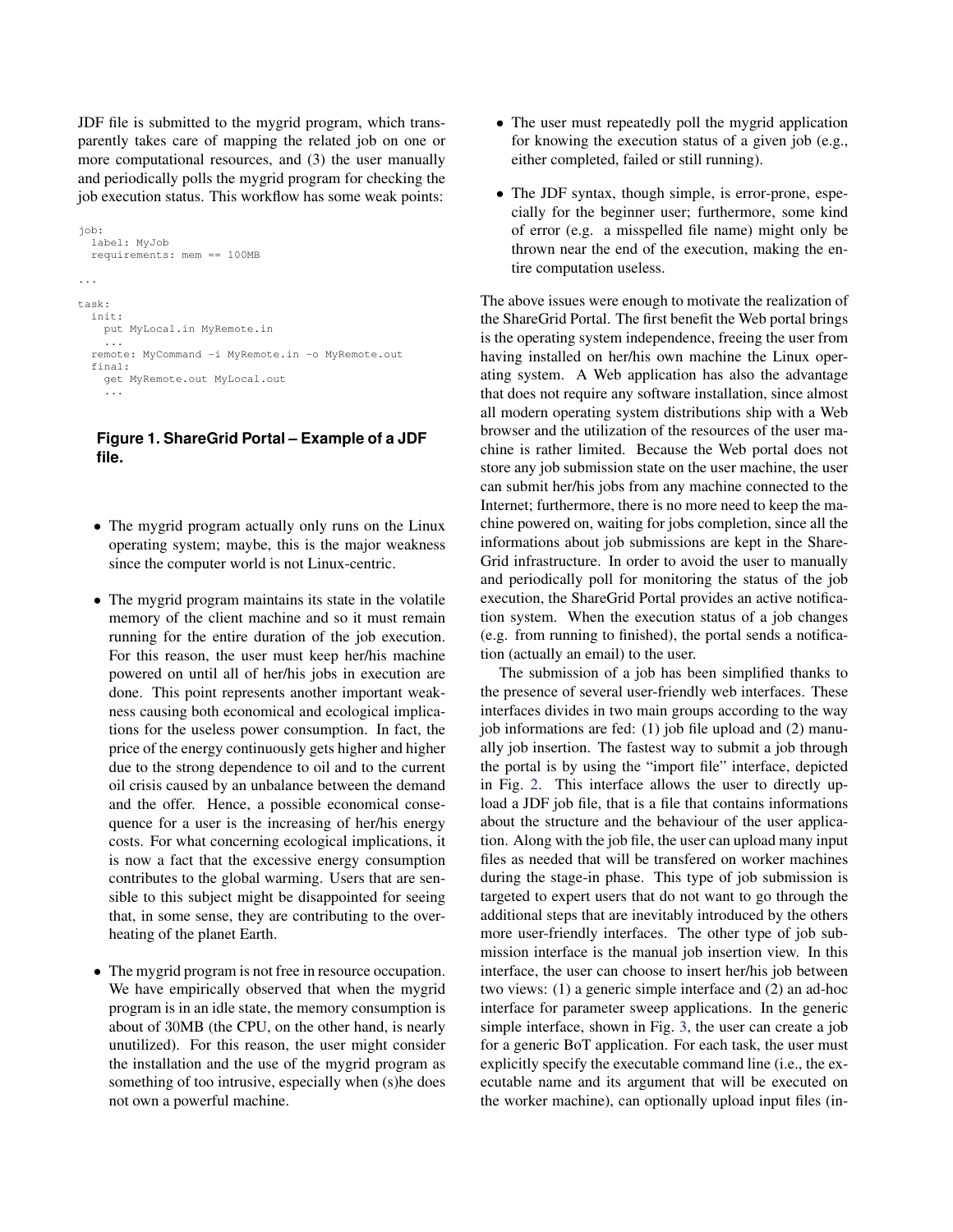| (Text marked with * is mandatory)      |                         |
|----------------------------------------|-------------------------|
| Import File                            | <b>Manual</b> Insertion |
| Job File                               | Browse<br>Upload        |
| Input Files                            | Browse<br>Upload        |
| Preview<br>Submit  <br>Export   Cancel |                         |

<span id="page-3-0"></span>**Figure 2. ShareGrid Portal – Job submission through job file import.**

cluded the executable command if not already present in the worker machines) and possibly specify one or more output file names. This last two informations are used during the job stage-in and stage-out phase, respectively. The other



<span id="page-3-1"></span>

way for manually submit a job is the parameter sweep view, shown in Fig. [4,](#page-3-2) an ad-hoc interface targeted for parameter study applications. This kind of application differs from a generic BoT application for the executable command: possibly different for each task in a BoT application and unique in a parameter sweep application. In fact, in this interface, the user is asked to specify a unique executable command, the list of parameters to study (one line for each experiment) and zero or more input, output and shared files. In order to speed up the insertion of informations, this view provides many useful shortcuts; the ones that are worth noting are:

• The user can choose to manually insert the executable command name, in the case it is already installed on worker machines, or to upload the corresponding executable command file.

- The arguments for the executable command and the output file names can be either uploaded via a text file or inserted by hand.
- Parameters can be studied as a function of input files by combining each parameter line to every input files.



# <span id="page-3-2"></span>**Figure 4. ShareGrid Portal – Job submission through the parameter sweep view.**

Each of the above interfaces allows the user to preview the job before submitting it, for discovering possible syntax errors, and to export the job to a text file (actually, only to a JDF file); the exported job can be successively uploaded in the import file view, in order to let the user to minimize repetitive tasks for similar jobs. After a job has been submitted, the user is freed from any other task and can decide, for example, to submit another job or even to shutdown her/his machine. It is the responsibility of the ShareGrid Portal to instruct the underlying Grid middleware for staging in the input files, remotely executing the specified command and, finally, for staging out the output files. In particular, staged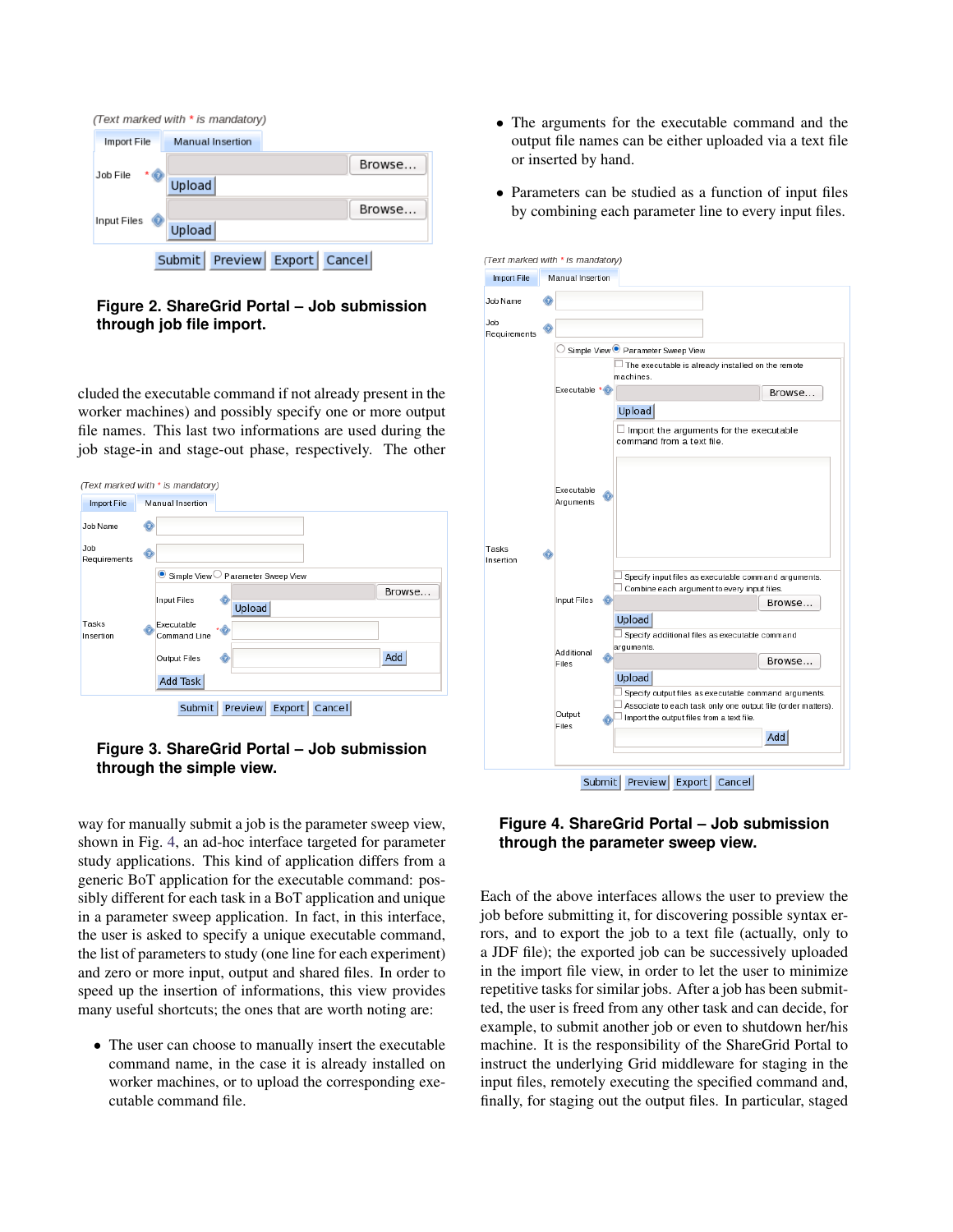out files are stored in the ShareGrid repository, that is an area accessible only to the user who submitted the job. Once the execution status of a job is changed (e.g. from running to finished or to failed), the ShareGrid Portal sends a notification to the user. For instance, when a job has been successfully completed, the notification includes a link to the ShareGrid repository where the output files has been stored.

#### <span id="page-4-0"></span>1.4 Architecture

In this section we provide a high-level description of the ShareGrid Portal architecture. The ShareGrid Portal is both a Web portal application and a portal framework.

As a Web portal application, it provides internationalization and localization support, user account management, data persistence abstraction, graphical appearance customization, and a set of core functionalities for the creation, deletion, updating and querying of user and job informations. The access control to the portal is based upon the *Role Based Access Control* (RBAC) model [\[19\]](#page-5-21). As pointed out in [\[28\]](#page-5-22), a role is a semantic construct around which access control policies are formulated; users are assigned to specific roles and, in this way, they acquire the permissions associated with their roles. Roles are closely related to the concept of groups but the main difference is that a role brings together a set of users on one side and a set of groups on the other, while a group is typically defined as a set of users. Our RBAC model consists of a hierarchical user role model where each role is assigned to one or more access permissions defined upon a hierarchical page access control policy. For instance, the administrator user is allowed to access to any page whereas the anonymous user can access only to a limited set a pages (e.g., to the user registration page). Actually, we have defined three roles: (1) Anonymous, for users not logged into the portal, (2) Standard, for users that are allowed to submit a job to the ShareGrid infrastructure, and (3) Administrator, for standard users with additional site administration privileges.

As a portal framework, the ShareGrid Portal provides to the developer a set of independent and reusable components. In Fig. [5](#page-4-1) is depicted an high-level view of the Share-Grid Portal infrastructure. All the modules relies on the *Sun Java Platform Standard Edition* 6 [\[8\]](#page-5-23). The "Commons" module offers shared and commonly used functionalities, like string manipulation, format conversions, I/O and network utilities, and so on. This component is used by almost any other ShareGrid modules. The "Grid" module aims to provide an abstraction layer from any Grid middleware; the ShareGrid portal uses this component for keeping it independent by the underlying middleware used. This module is divided into two parts: the "Core" sub-module defines the interfaces and the implementations that are middleware independent, whereas the OurGrid sub-module is the implementation for the OurGrid middleware. The role of the "Portal" module is two fold: (1) it provides a set of interfaces, classes and tag libraries to act as a Web application framework for developing *Sun Java EE* [\[7\]](#page-5-24) Web applications, and (2) it realizes the Web interfaces for using it as a Grid portal. A Grid portal derived from the "Portal" module, included the ShareGrid Portal, consists of at least a set of presentation pages, including static *HTML* [\[26\]](#page-5-25), *Sun JavaServer Pages* [\[10\]](#page-5-26) and *JavaServer Faces* [\[9\]](#page-5-27), along with the associated backing beans, for implementing the presentation logic; in addition, it is possible to define classes for realizing the business logic and overriding existing classes for redefining, for instance, the data persistence layer or the page life cycle.



<span id="page-4-1"></span>**Figure 5. ShareGrid Portal – High level view of the architecture.**

#### 1.5 Conclusions and Future Work

The ShareGrid Portal is a rather young project started in the middle of 2007. Nevertheless, it is able to provide a simple but effective way to submit jobs to the ShareGrid infrastructure avoiding to force its users to adapt their desktop environment to the requirements of the underlying middleware. Obviously, from the point of view of an expert user, the time taken for submitting a job to the Grid middleware with the portal will never be comparable with the one spent directly using the console application. In fact, this is a trade-off that almost all Web applications have to accept with respect to the desktop-based counterparts. However, we think the benefits brought by a Web portal might make the adoption of the ShareGrid infrastructure more attractive.

Being a young project it is in continue evolution. Ongoing projects include the redesign of some views, in order to make the job submission even faster, and the development of application oriented Web interfaces, that is interfaces specifically targeted to an application domain, like distributed rendering. Future extensions include the support